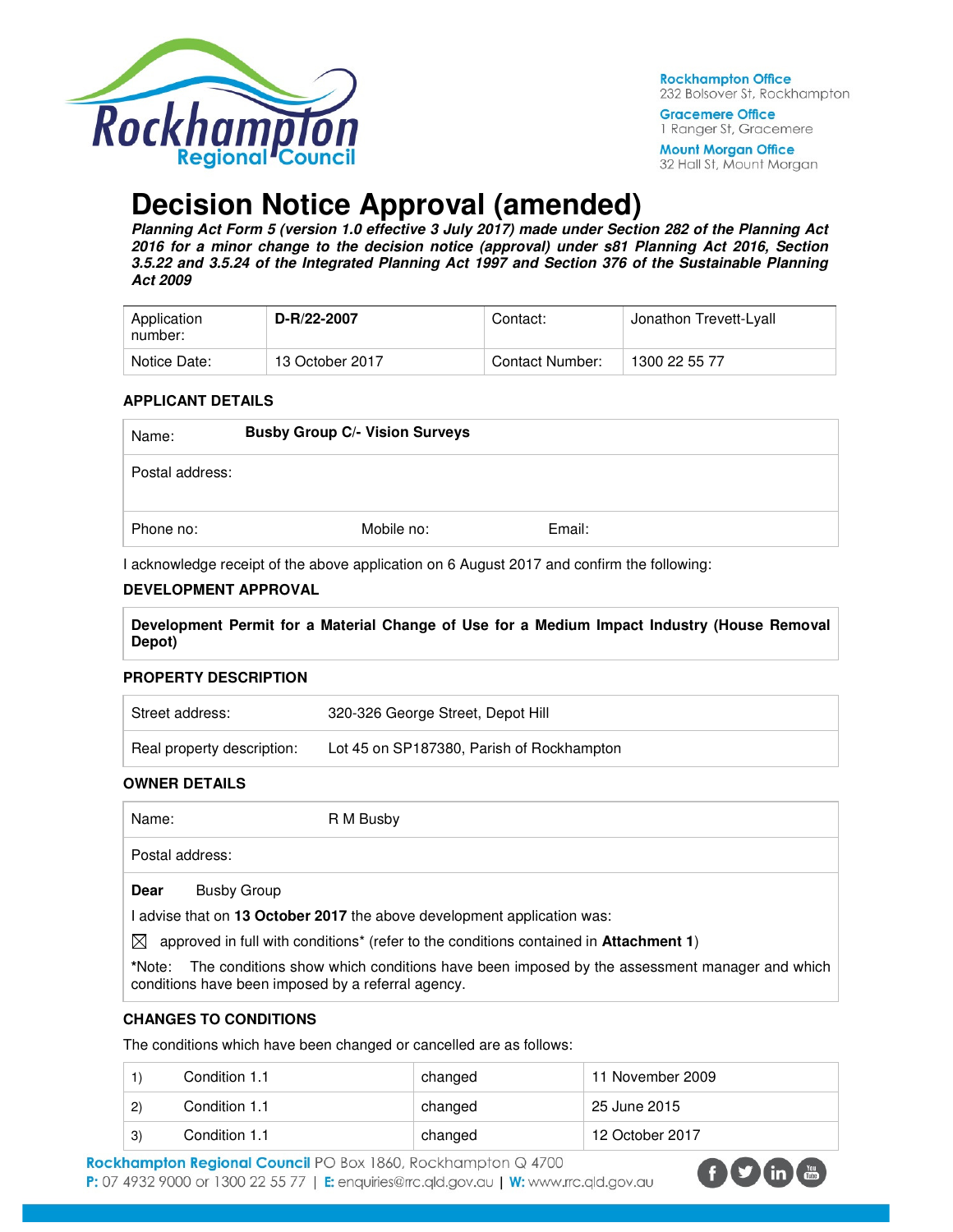| 4)  | Condition 4.1  | changed | 12 October 2017  |
|-----|----------------|---------|------------------|
| 5)  | Condition 8.6  | changed | 25 June 2015     |
| 6)  | Condition 9.2  | changed | 12 October 2017  |
| 7)  | Condition 9.4  | changed | 11 November 2009 |
| 8)  | Condition 9.4  | changed | 12 October 2017  |
| 9)  | Condition 9.5  | changed | 11 November 2009 |
| 10) | Condition 9.5  | changed | 12 October 2017  |
| 11) | Condition 12.2 | changed | 12 October 2017  |
| 12) | Condition 12.7 | changed | 12 October 2017  |
| 13) | Item 7         | changed | 12 October 2017  |

# **1. DETAILS OF THE APPROVAL**

|                                                                                                                                                                            | <b>Development</b><br><b>Permit</b> | Preliminary<br>Approval |
|----------------------------------------------------------------------------------------------------------------------------------------------------------------------------|-------------------------------------|-------------------------|
| Development assessable under the planning scheme, a temporary<br>local planning instrument, a master plan or a preliminary approval<br>which includes a variation approval |                                     |                         |

# **2. CONDITIONS**

This approval is subject to the conditions in Attachment 1.

# **3. FURTHER DEVELOPMENT PERMITS REQUIRED**

Please be advised that the following development permits are required to be obtained before the development can be carried out:

| Type of development permit required | Subject of the required development permit         |
|-------------------------------------|----------------------------------------------------|
| <b>Operational Works</b>            | <b>Road Works</b>                                  |
|                                     | Access and Parking Works                           |
|                                     | Stormwater Works                                   |
|                                     | Site Works (if any filling/excavation is intended) |
|                                     | <b>Landscaping Works</b>                           |

# **4. SUBMISSIONS**

There were 2 properly made submissions received from the following submitter(s);

| Name of principal submitter | <b>Residential or business address</b> | Electronic address (if provided) |
|-----------------------------|----------------------------------------|----------------------------------|
| 1. V. Latty-Weir            | 304 Kent Street, Rockhampton           |                                  |
| 2. Mr & Mrs West            | 328 George Street, Depot Hill          |                                  |

# **5. REFERRAL AGENCIES** NIL

# **6. THE APPROVED PLANS**

**The approved development must be completed and maintained generally in accordance with the approved drawings and documents:** 

| Plan/Document Name | <b>Plan Number</b>                         | Dated |
|--------------------|--------------------------------------------|-------|
| Sketch Plan        | 17055-SK-01 Revision B   28 September 2017 |       |

D/100-2017 - Decision Notice (amended)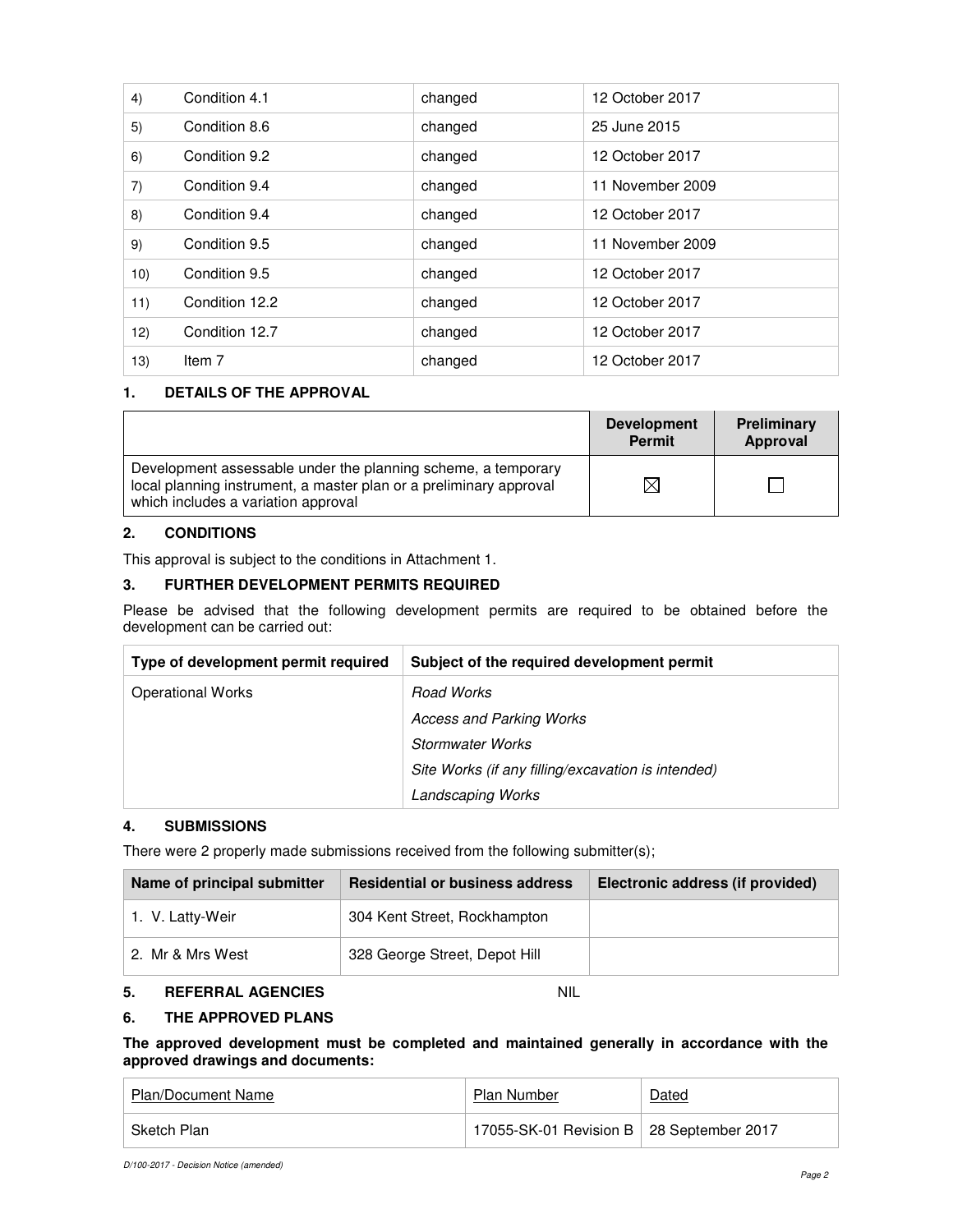| <b>Plan/Document Name</b>                                                      | <b>Plan Number</b>                  | Dated            |
|--------------------------------------------------------------------------------|-------------------------------------|------------------|
| Proposed Temporary Office and Roof Shelter                                     | 17.66 Sheet 2 of 9                  | 28 August 2017   |
| Proposed Temporary Office and Roof Shelter                                     | 17.66 Sheet 5 of 9                  | 28 August 2017   |
| Material Change of Use Busby House Removal<br>Depot                            | 042-07-08 Revision A                | May 2008         |
| Revised Acoustic Assessment                                                    | B4026201 RPTFinal R<br>EV01 29Feb08 | 29 February 2008 |
| Email from Tim Eakin to Mark Weyer of McMurtrie<br><b>Consulting Engineers</b> | N/A                                 | 24 April 2009    |
| Busby House Removal Flood Emergency Plan                                       | Draft Template Version<br>1.0       | March 2015       |

# **7. CURRENCY PERIOD FOR THE APPROVAL (S.3.5.21)**

The standard relevant periods stated in section 3.5.21 of the Integrated Planning Act 1997 apply to each aspect of development in this approval, unless otherwise stated in the conditions of approval attached.

# **8. STATEMENT OF REASONS**

| <b>Description of the</b><br>development | Material Change of Use (Medium Impact Industry - House Removal Depot)                                                                                                                                                            |
|------------------------------------------|----------------------------------------------------------------------------------------------------------------------------------------------------------------------------------------------------------------------------------|
| <b>Assessment</b><br><b>Benchmarks</b>   | The proposed development was assessed against the following assessment<br>benchmarks:                                                                                                                                            |
|                                          | <b>Rural Zone Code</b>                                                                                                                                                                                                           |
|                                          | Acid Sulfate Soils Overlay Code                                                                                                                                                                                                  |
|                                          | <b>Airport Environs Overlay Code</b>                                                                                                                                                                                             |
|                                          | <b>Coastal Protection Overlay Code</b>                                                                                                                                                                                           |
|                                          | Flood Hazard Overlay Code                                                                                                                                                                                                        |
|                                          | Steep Land Overlay Code<br>٠                                                                                                                                                                                                     |
| <b>Relevant Matters</b>                  | The relevant matters for this application are:                                                                                                                                                                                   |
|                                          | The assessment benchmarks<br>$\bullet$                                                                                                                                                                                           |
|                                          | The submissions made against the application<br>$\bullet$                                                                                                                                                                        |
|                                          | Rockhampton City Plan 2005<br>٠                                                                                                                                                                                                  |
| <b>Matters raised in</b><br>submissions  | V. Latty-Weir - Condition of the road, Hours of operation, No need for industrial<br>type use in this 'green' area.                                                                                                              |
|                                          | Mr & Mrs West - Imported fill impacting on flood levels, Condition of property<br>leading to increased number of rats, Advised that they would<br>not be able to develop the land if they bought it so why can<br>Busby's do so. |
| <b>Reasons for decision</b>              | The proposal to add a shade structure adjoining the existing caretaker's<br>residence is deemed to not be a substantially different development.                                                                                 |
|                                          | Properly made submissions from the original approval have been considered<br>and the impacts of the Minor Change are deemed to not have any effect on the<br>items raised in the submissions.                                    |
|                                          | A review of the assessment benchmarks prescribed under section 81 (2) of the                                                                                                                                                     |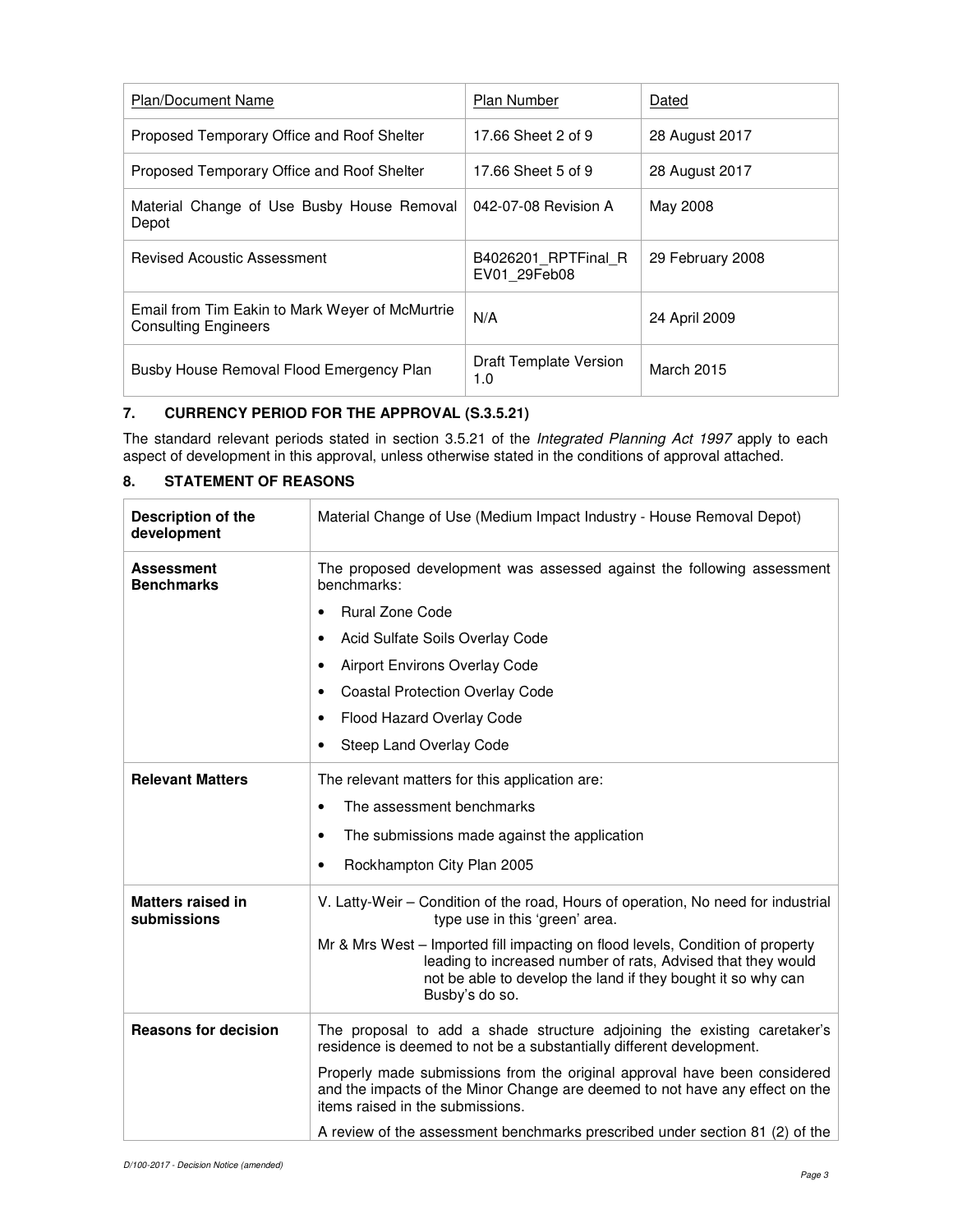|                                       | <i>Planning Act 2016</i> demonstrates that the Change Application (Change<br>Approval) will not compromise the intent of the Rockhampton Region Planning<br>Scheme 2015. Therefore, Council will consider the applicant's representations<br>to be reasonable and will issue an amended decision notice to reflect this<br>decision. |
|---------------------------------------|--------------------------------------------------------------------------------------------------------------------------------------------------------------------------------------------------------------------------------------------------------------------------------------------------------------------------------------|
| Matters prescribed by a<br>regulation | Not Applicable                                                                                                                                                                                                                                                                                                                       |

#### **9. RIGHTS OF APPEAL**

The rights of an applicant to appeal to a tribunal or the Planning and Environment Court against a decision about a development application are set out in chapter 6, part 1 of the Planning Act 2016. For particular applications, there may also be a right to make an application for a declaration by a tribunal (see chapter 6, part 2 of the Planning Act 2016).

#### Appeal by an applicant

An applicant for a development application may appeal to the Planning and Environment Court against the following:

- the refusal of all or part of the development application
- a provision of the development approval
- the decision to give a preliminary approval when a development permit was applied for
- a deemed refusal of the development application.

An applicant may also have a right to appeal to the Development tribunal. For more information, see schedule 1 of the Planning Act 2016.

#### Appeal by a submitter

A submitter for a development application may appeal to the Planning and Environment Court against:

- any part of the development application for the development approval that required impact assessment
- a variation request.

The timeframes for starting an appeal in the Planning and Environment Court are set out in section 229 of the Planning Act 2016.

Attachment 2 is an extract from the Planning Act 2016 that sets down the applicant's appeal rights and the appeal rights of a submitter.

#### **10. WHEN THE DEVELOPMENT APPROVAL TAKES EFFECT**

This development approval takes effect:

From the time the decision notice is given – if there is no submitter and the applicant does not appeal the decision to the court.

Or

When the submitter's appeal period ends – if there is a submitter and the applicant does not appeal the decision to the court.

Or

Subject to the decision of the court, when the appeal is finally decided  $-$  if an appeal is made to the court.

This approval will lapse unless substantially commenced within the above stated relevant periods (refer to sections 85 of Planning Act 2016 for further details).

#### **11. ORIGINAL DECISION ASSESSMENT MANAGER**

| Name: | Henry Bezuidenhout<br><b>COORDINATOR</b> | Date: | 17 December 2008 |
|-------|------------------------------------------|-------|------------------|
|       | <b>DEVELOPMENT ASSESSMENT</b>            |       |                  |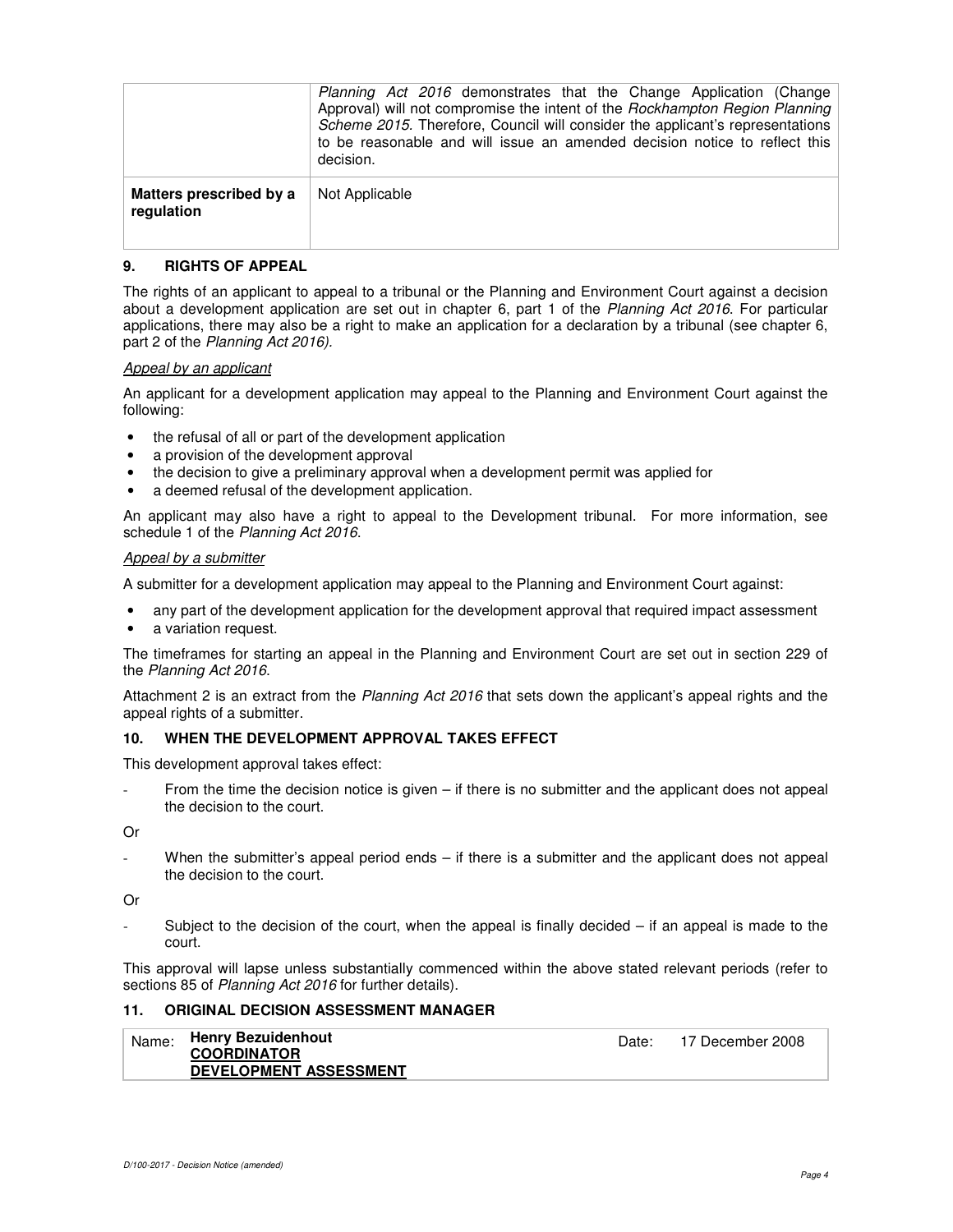## **12. ASSESSMENT MANAGER**

| Name: | Tarnya Fitzgibbon<br><b>COORDINATOR</b> | Signature: | Date: 13 October 2017 |
|-------|-----------------------------------------|------------|-----------------------|
|       | <b>DEVELOPMENT ASSESSMENT</b>           |            |                       |

# **Attachment 1 – Conditions of the approval**

**Part 1** – **Conditions imposed by the assessment manager** [Note: where a condition is imposed about infrastructure under Chapter 4 of the Planning Act 2016, the relevant provision of the Act under which this condition was imposed must be specified.]

**Attachment 2—Extract on appeal rights**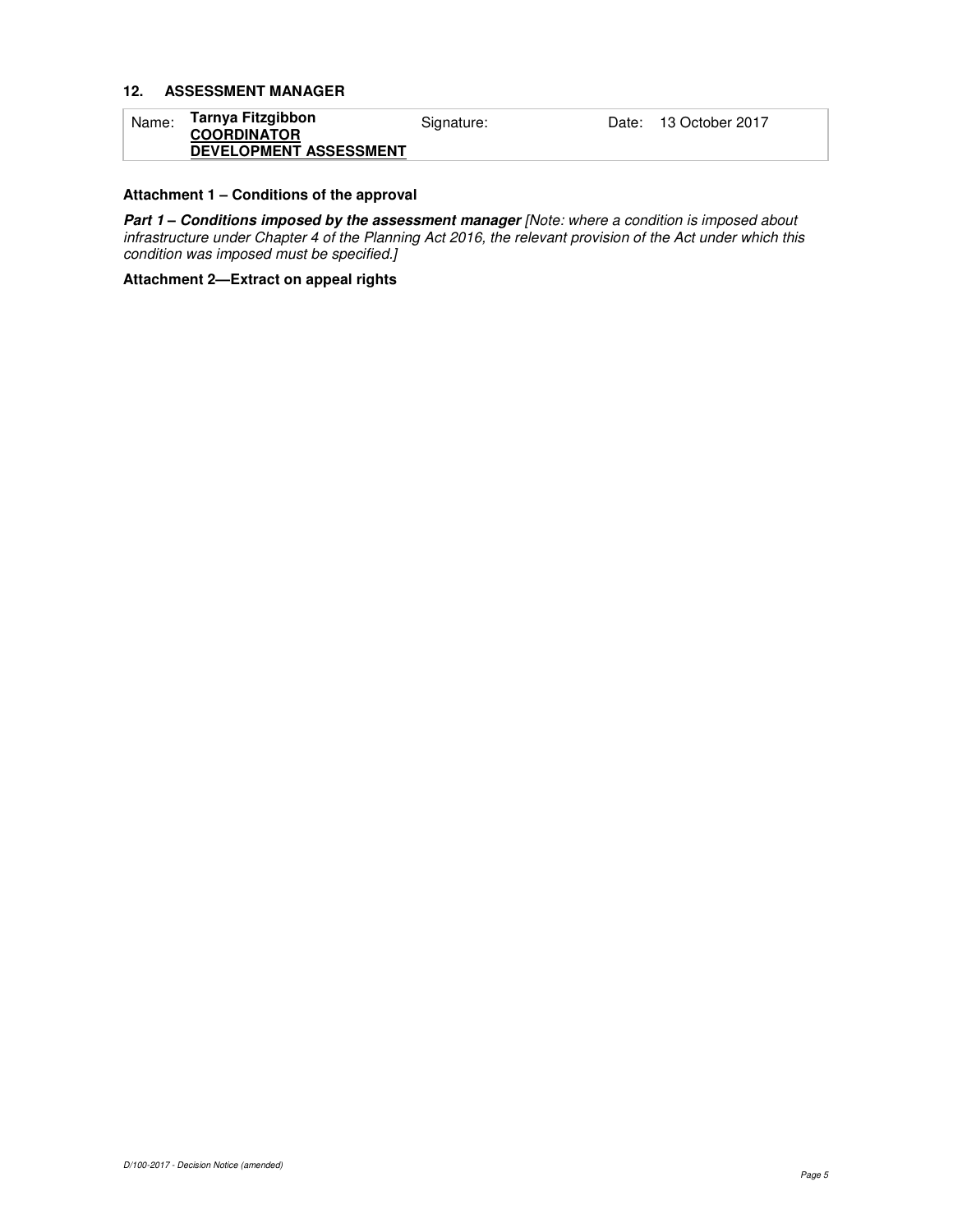

# **Attachment 1 – Part 1**

**Rockhampton Regional Council Conditions**

PLANNING ACT 2016

# ADMINISTRATION

1.1 The approved use and development must be completed and maintained generally in accordance with the approved drawings and documents, except where amended by the conditions of this permit:

| Plan/Document Name                                                      | Plan Number                          | Dated             |
|-------------------------------------------------------------------------|--------------------------------------|-------------------|
| Sketch Plan                                                             | 17055-SK-01<br><b>Revision B</b>     | 28 September 2017 |
| Proposed Temporary Office and Roof<br>Shelter                           | 17.66 Sheet 2 of 9                   | 28 August 2017    |
| Proposed Temporary Office and Roof<br>Shelter                           | 17.66 Sheet 5 of 9                   | 28 August 2017    |
| Material Change of Use Busby House<br>Removal Depot                     | 042-07-08 Revision A                 | May 2008          |
| <b>Revised Acoustic Assessment</b>                                      | B4026201 RPTFinal<br>REV01 29Feb08   | 29 February 2008  |
| Email from Tim Eakin to Mark Weyer<br>of McMurtrie Consulting Engineers | N/A                                  | 24 April 2009     |
| <b>Busby House Removal Flood</b><br><b>Emergency Plan</b>               | <b>Draft Template</b><br>Version 1.0 | <b>March 2015</b> |

- 1.2 Where there is any conflict between conditions of this decision notice and details shown on the approved plans, the conditions of approval must prevail.
- 1.3 Where these Conditions refer to "Council" in relation to requiring Council to approve or to be satisfied as to any matter, or conferring on the Council a function, power or discretion, that role of the Council may be fulfilled in whole or in part by a delegate appointed for that purpose by the Council.
- 1.4 Any reference in these conditions to a 'registered professional engineer' means a person registered as a registered professional engineer under the Professional Engineers Act 2002.
- 1.5 The Developer is responsible for ensuring compliance with this Approval and the Conditions of the Approval by an employee, agent, contractor or invitee of the Developer.
- 1.6 All conditions, works, or requirements of this approval must be undertaken and completed to the satisfaction of Council, prior to the commencement of the use.
- 1.7 The following further development permits are required prior to the commencement of any works on the site:
	- 1.7.1 Operational Works:
		- (i) Road Works;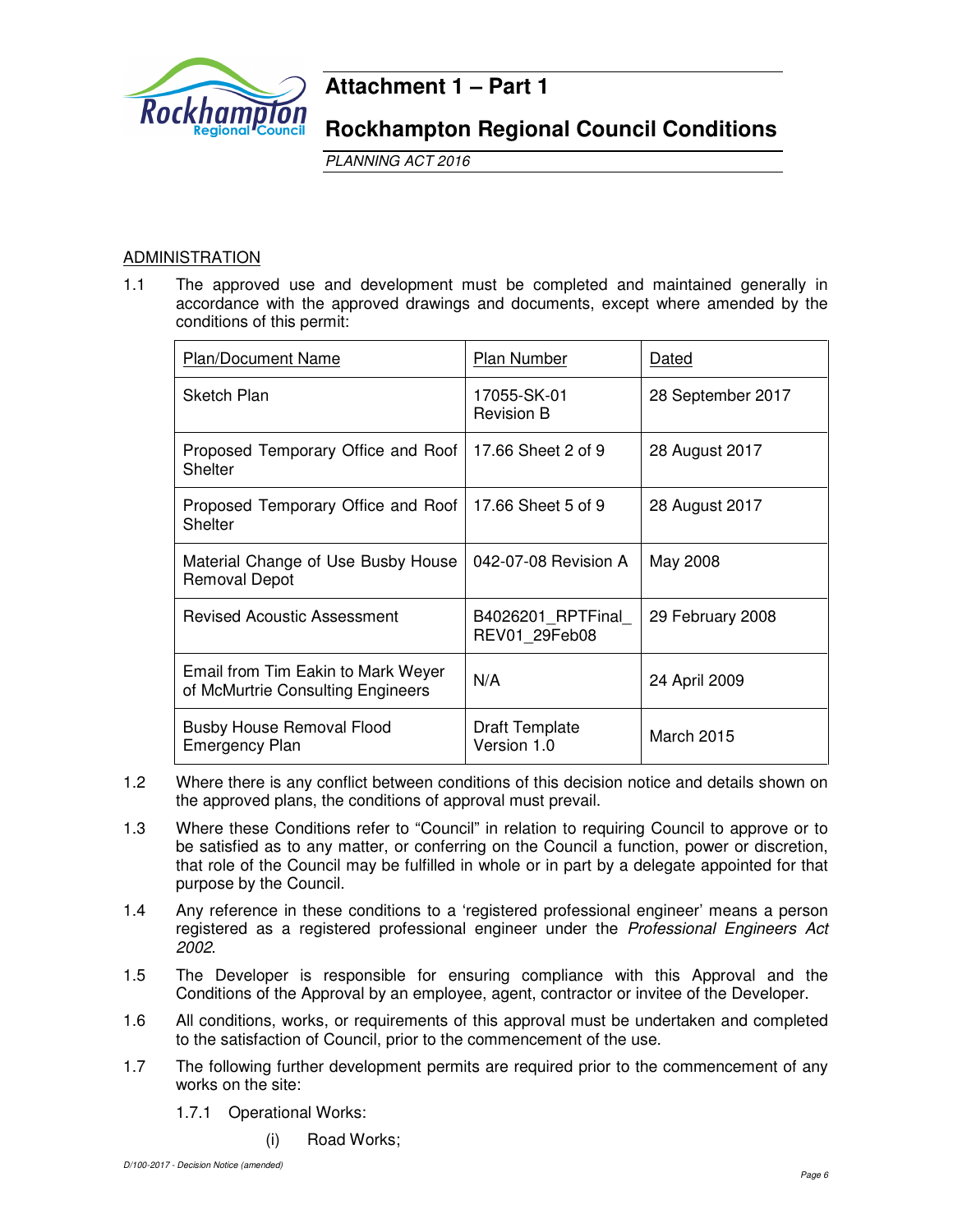- (ii) Access and Parking;
- (iii) Stormwater Works;
- (iv) Site Works (if any filling/excavation is intended); and
- (v) Landscaping.
- 1.8 All Development Permits for Operational Works must be obtained prior to the commencement of the use on site.
- 1.9 This approval is valid for a period of four (4) years from the day the approval takes effect. If the use has not commenced in accordance with the approved conditions within four (4) years the approval will lapse.

# 2.0 ROAD WORKS

- 2.1 A Development Permit for Operational Works (road works) must be obtained prior to the commencement of any works on the site.
- 2.2 All road works and associated stormwater drainage system works must be designed generally in accordance with Design Guidelines D1 (Geometric Road Design) and Design Guideline D5 (Stormwater Drainage Design), which form part of the Capricorn Municipal Development Guidelines, unless noted otherwise in these conditions.
- 2.3 All engineering designs of all new roads and associated stormwater drainage systems, submitted as part of any application for a Development Permit for Operational Works (Road Works) must be prepared and certified by a registered professional engineer.
- 2.4 Any application for a Development Permit for Operational Works (Road Works) must include all proposed road works detailed in the approved plans (refer condition 1.1).

# 3.0 ACCESS AND PARKING

- 3.1 A Development Permit for Operational Works (access and parking) must be obtained prior to the commencement of any works on the site.
- 3.2 All car parking and turnout (access and egress) areas must be paved or sealed to the satisfaction of Council. Design and construction must be in accordance with the provisions of a Development Permit for Operational Works (access and parking). The layout must be generally in accordance with the endorsed plans (refer to condition 1.1).
- 3.3 Vehicular access to the site must be from George Street only, and limited in number to one only.
- 3.4 Vehicular egress from the site must be to Wood Street only, and limited in number to one only.
- 3.5 Any application for a Development Permit for Operational Works (access and parking) must be prepared and certified by a registered professional engineer and demonstrate that the proposed turnout areas adequately provide for the turning movements of an extendable Articulated Vehicle (id. est. up to 25m long).
- 3.6 Each property owner must remain responsible for all recurrent costs associated with vehicular access and egress to the lot.

# 4.0 SEWERAGE WORKS

4.1 Any construction works proposed in the vicinity of Council's existing sewerage infrastructure must not adversely affect the integrity of the infrastructure. Any restoration works required on the existing water supply and sewerage infrastructure, caused by the construction of the proposed development, must be at no cost to Council.

Note: A Building Over/Adjacent to the Local Government Sewerage Infrastructure Permit must be obtained prior to commencement of any building works on site.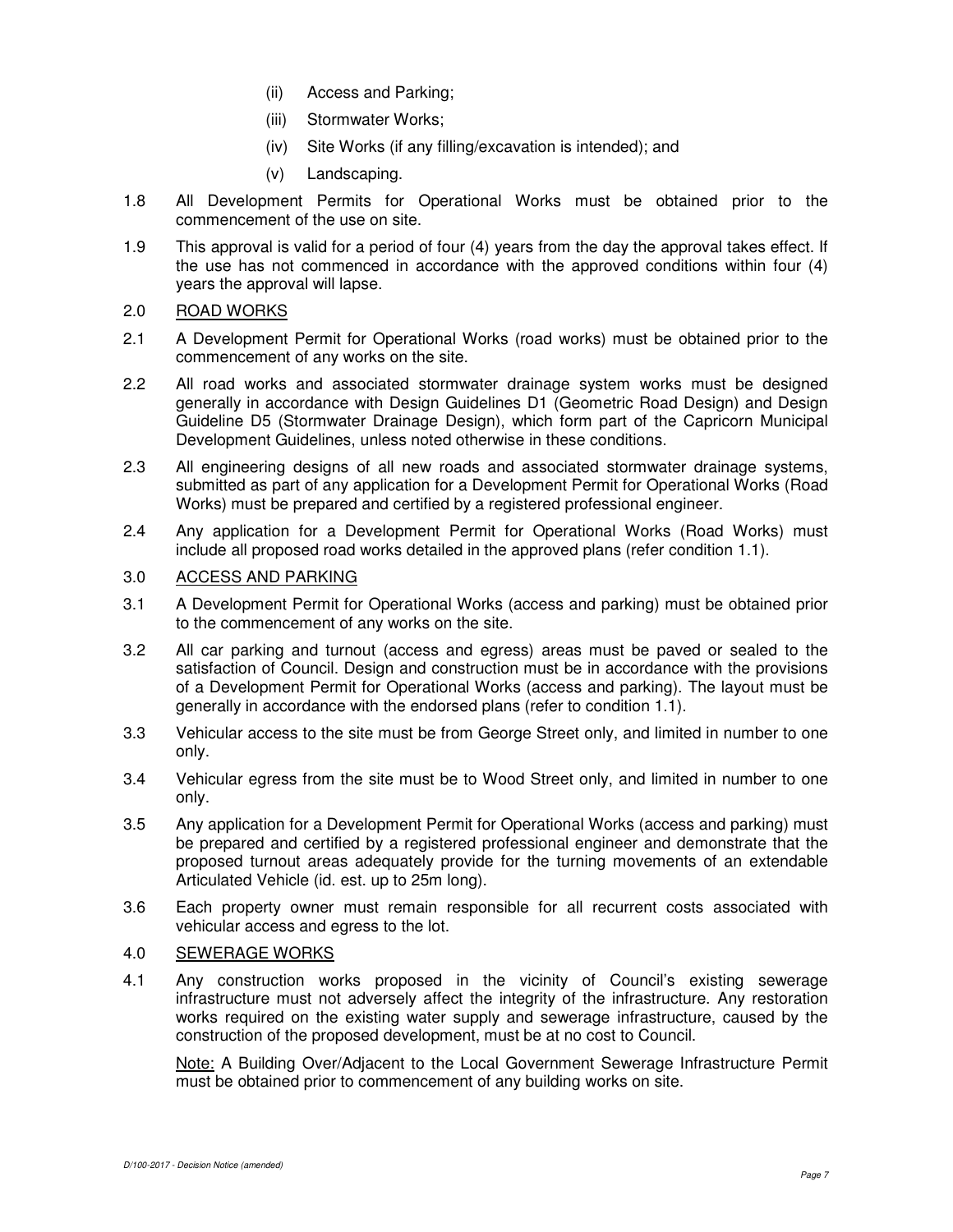# 5.0 WATER WORKS

5.1 Any construction works proposed in the vicinity of Council's existing water infrastructure must not adversely affect the integrity of the infrastructure. Any restoration works required on the existing water supply infrastructure, caused by the construction of the proposed development, must be borne at no cost to Council.

# 6.0 STORMWATER WORKS

- 6.1 A Development Permit for Operational Works (stormwater works) must be obtained prior to the commencement of any works on the site.
- 6.2 Any application for a Development Permit for Operational Works (stormwater works) must include all proposed stormwater works detailed in the approved plans (refer condition 1.1).
- 6.3 Any filling or changes to the site proposed as part of any Development Permit for Operational Works must not adversely impact on any adjoining or downstream land, drainage systems, or any Council infrastructure.

# 7.0 SITE WORKS

- 7.1 A Development Permit for Operational Works (site works) must be obtained prior to the commencement of any works on the site, if undertaking any earthworks.
- 7.2 Any application for a Development Permit for Operational Works (site works) must be accompanied by an earthworks' plan which clearly identifies the following:
	- (i) the location of cut and/or fill;
	- (ii) the type of fill to be used and the manner in which it is to be compacted;
	- (iii) the quantum of fill to be deposited or removed and finished cut and/or fill levels;
	- (iv) details of any proposed access routes to the site which are intended to be used to transport fill to or from the site; and
	- (v) the maintenance of access roads to and from the site so that they are free of all cut and/or fill material and cleaned as necessary.
- 7.3 Any vegetation cleared or removed must be:
	- (i) mulched on-site and utilised on-site for landscaping purposes, in accordance with the landscaping plan approved by Council; or
	- (ii) removed for disposal at a location approved by Council; within sixty (60) days of clearing. Any vegetation removed must not be burnt
- 8.0 BUILDING
- 8.1 All outdoor lighting must be installed and maintained in accordance with Australian Standard AS4282 'Control of the obtrusive effects of Outdoor Lighting' and the Noise and Light Nuisance Code under the Rockhampton City Plan 2005.
- 8.2 All lighting must be positioned/shielded so as not to cause a light spillage nuisance off-site, during the operation of the use. Light spillage from sources such as traffic movements to and from the site, security and flooding lighting must be managed in such a way not to cause an environmental nuisance off site.
- 8.3 Night lighting must be designed, constructed and operated in accordance with 'Australian' Standard AS4282 – Control of the obtrusive effects of outdoor lighting'.
- 8.4 Two waste bin compound area(s) must be provide on site. Each bin storage area must be:
	- 8.4.1 surrounded by a fence/screen, at least 1.8 metres in height, that obstructs from view the contents of the bin compound by any member of the public from any public place;
	- 8.4.2 of a minimum size to accommodate one commercial type bin with a capacity of three cubic metres; and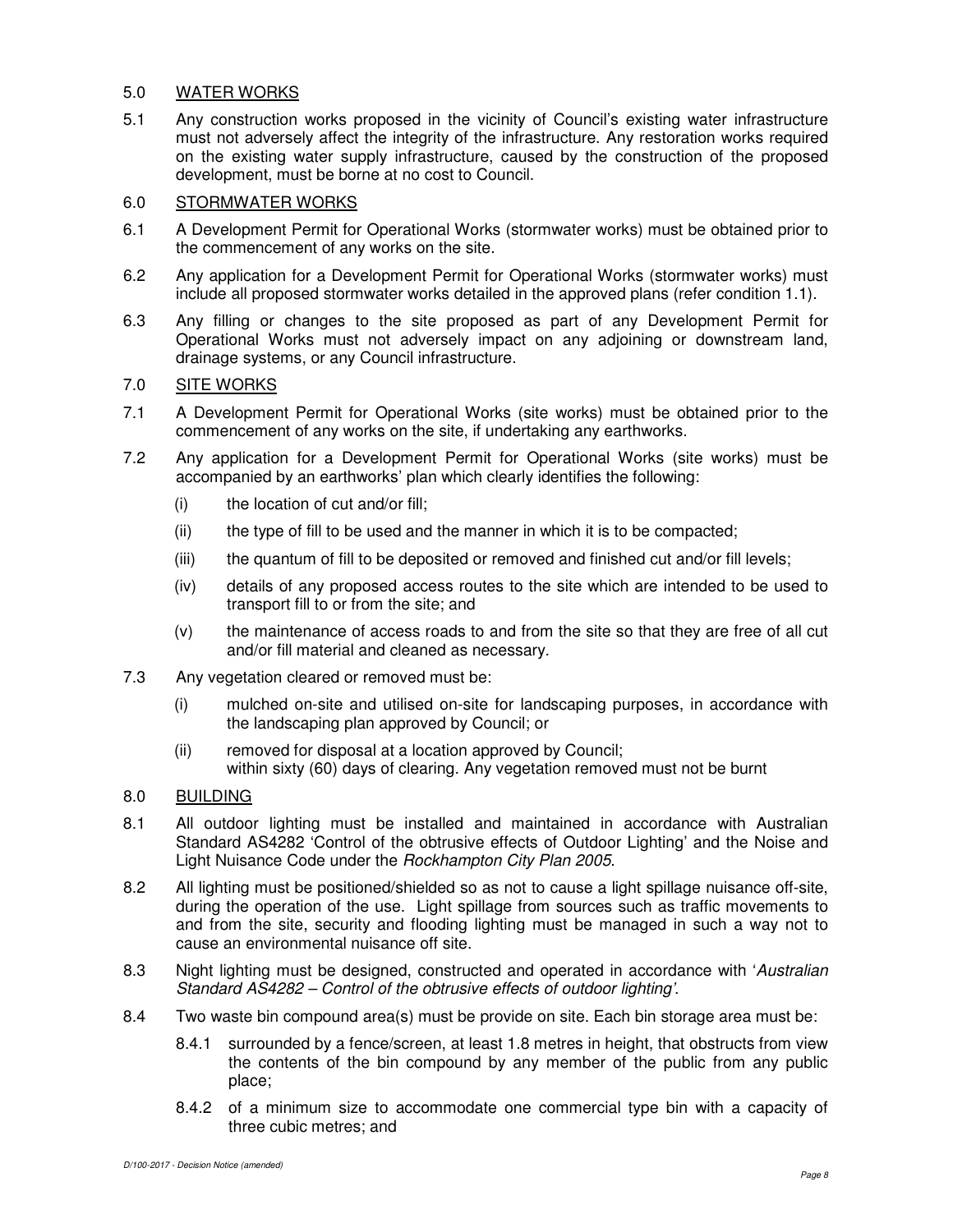- 8.4.3 constructed generally in the location identified on the endorsed plans (refer condition 1.1).
- 8.5 All waste containers must be:
	- 8.5.1 stored within the bin storage area;
	- 8.5.2 securely covered at all times; and
	- 8.5.3 maintained in a clean condition and in good repair.
- 8.6 All temporary houses stored on site must be supported in accordance with the support types and methods identified in endorsed report 042-07-08 Revision A and dated May 2008 (refer to Condition 1.1) and to a minimum of 1.5 metres above ground level. These houses must be raised to a minimum height of 2.5 metres above ground level and above the one per cent (1%) Annual Exceedance Probability flood level in times of major flooding and supported as recommended in endorsed report 042-07-08 Revision A.
- 8.7 All services and utilities connected to the property, including electrical outlets, must be installed a minimum 500 millimetres above the Average Recurrence Interval 100 year flood event.
- 9.0 LANDSCAPING
- 9.1 A Development Permit for Operational Works (landscaping) must be obtained prior to the commencement of any works on the site.
- 9.2 Any application for a Development Permit for operational Works (landscaping) must be generally in accordance with the Sketch Plan (refer to Condition 1.1). The landscape plan must include, but is not limited to, the following:
	- 9.2.1 A plan documenting the "Extent of Works" and supporting documentation which includes:
		- (i) location and name of existing trees, including those to be retained (the location of the trees shall be overlayed or be easily compared with the proposed development design);
		- (ii) the extent of soft and hard landscape proposed;
		- (iii) important spot levels and/or contours. The levels of the trees to be retained shall be provided in relation to the finished levels of the proposed buildings and works;
		- (iv) underground and overhead services;
		- (v) typical details of critical design elements (eg stabilisation of batters, retaining walls, podium/balcony planters, trees in car park areas, fences);
		- (vi) details of landscape structures including areas of deep planting; and
		- (vii) specification notes on mulching and soil preparation.
	- 9.2.2 A "Planting Plan" and supporting documentation which includes:
		- (i) trees, shrubs and groundcovers to all areas to be landscaped;
		- (ii) position and canopy spread of all trees and shrubs;
		- (iii) the extent and type of works (i.e. paving, fences, garden bed edging etc). All plants shall be located within an edged garden; and
		- (iv) a plant schedule with the botanic and common names, total plant numbers and pot sizes at the time of planting.
- 9.3 The landscaped areas must be subject to an ongoing maintenance and replanting programme (if necessary).
- 9.4 The landscaped areas fronting Wood Street, Murray Street, Arthur Street, and George Street must be established as shown on the Sketch Plan (refer to Condition 1.1).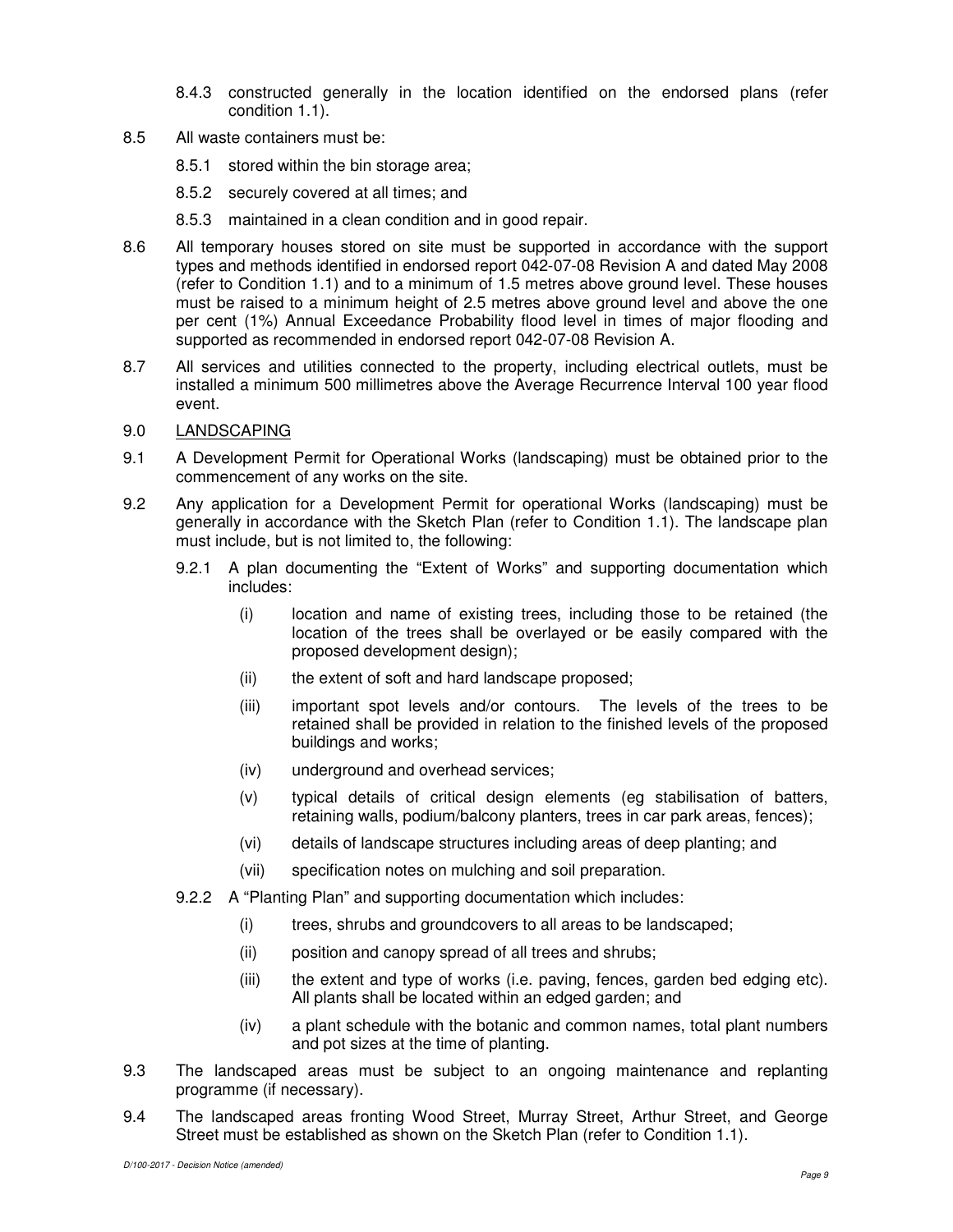9.5 Acoustic fencing must be constructed in accordance with the Revised Acoustic Assessment Report and in the location identified on the Sketch Plan (refer to Condition 1.1). Any changes in design of the fencing as outlined as Option 2 in an email from Tim Eakin to Mark Weyer of McMurtrie Consulting Engineers dated 24 April 2009 must not affect the integrity and effectiveness of the fencing as outlined under the Revised Acoustic Assessment Report (refer to Condition 1.1). For clarity, all maintenance of any fencing shall be the responsibility of the owner and Council accepts no liability whatsoever in connection with the fencing.

# 10.0 ELECTRICITY AND TELECOMMUNICATIONS

- 10.1 Provide underground electricity and telecommunication connections to the proposed development to the requirements of the relevant authority.
- 10.2 The use must not commence unless and until it has been provided with live electricity and telecommunication connections in accordance with the requirements of the relevant authority.

# 11.0 CONTRIBUTIONS/COSTS

11.1 Any alteration necessary to electricity, telephone, water mains, sewerage mains, stormwater drainage systems, and/or public utility installations resulting from the development or in connection with the development, must be at no cost to Council.

# 12.0 OPERATING PROCEDURES

- 12.1 All construction materials, waste, waste skips, and machinery must be located and stored in an enclosed, covered area and must not be located or stored where it can be viewed by any member of the public from any public place.
- 12.2 The temporary house storage site located on the George Street frontage of the site, shown on the Sketch Plan (refer to Condition 1.1), must be utilised only after the twelve other temporary house storage sites have been utilised.
- 12.3 All loading and unloading and preparation of the temporary dwellings for transport must occur in accordance with the following:
	- 12.3.1 Monday to Friday 0700 hours to 1800 hours; and
	- 12.3.1 Saturday, Sunday, or Public Holidays no operations.
- 12.4 Transportation of the temporary dwellings to and from the site must occur in accordance with the following:
	- 12.4.1 Monday to Friday 1800 hours to 0700 hours;
	- 12.4.2 Saturday, Sunday or Public Holidays no operation;
	- 12.4.3 The route used to transport temporary dwellings to and from the site must be generally in accordance with Route 2, as detailed in the approved plans (refer condition 1.1), subject to all other required approvals for the transportation of any temporary dwellings;
	- 12.4.4 To remove any doubt, the use of Route 1, as detailed in the approved plans (refer condition 1.1), is not approved.
- 12.5 Cranes and trucks involved in the loading and unloading of the temporary dwellings must remain at least forty (40) metres from the boundary of Lots 1, 2, 3, 4, 5, and 6 on RP605588.
- 12.6 Noise from the activity must not cause an environmental nuisance.
- 12.7 All non-domestic waste must be stored within a waste bin compound area(s), generally in the location shown on the Sketch Plan (refer to Condition 1.1).
- 12.8 During temporary storage on the site all houses must be secured and stabilised in accordance with the approved plans (refer condition 1.1).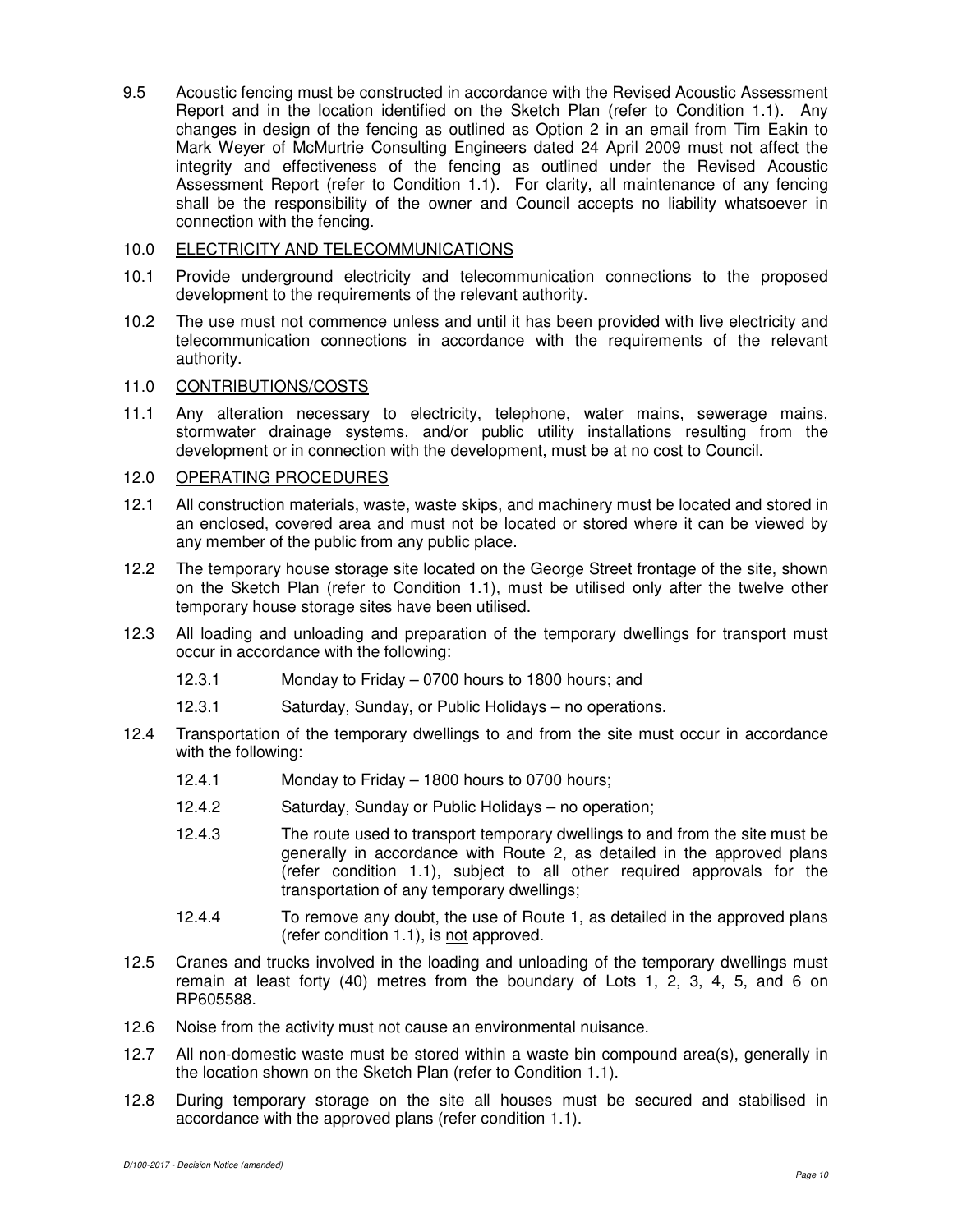12.9 All additional measures to ensure the security and stability of all temporarily stored houses on the site during any flood event, as detailed in the approved plans (refer condition 1.1), must be undertaken within a reasonable time.

# NOTES

NOTE 1: Aboriginal Cultural Heritage Act, 2003

It is advised that under Section 23 of the Aboriginal Cultural Heritage Act 2003, a person who carries out an activity must take all reasonable and practicable measures to ensure the activity does not harm Aboriginal Cultural Heritage (the "cultural heritage duty of care"). Maximum penalties for breaching the duty of care are listed in the Aboriginal Cultural Heritage legislation. The information on Aboriginal Cultural Heritage is available on the Department of Natural Resources, Mines and Water's website www.nrm.qld.gov.au/cultural\_heritage/index.html .

# NOTE 2: Asbestos Removal

Any demolition and/or removal works involving asbestos materials must be undertaken in accordance with the requirements of the Workplace Health and Safety legislation.

#### NOTE 3: Dust Control

It is the developer's responsibility to ensure compliance with Part 2A - Environmental Nuisance of the Environmental Protection Regulation 1998 which prohibits unlawful environmental nuisance caused by dust, ash, fumes, light, odour or smoke beyond the boundaries of the property during all stages of the development including earthworks and construction.

#### NOTE 4: Sedimentation Control

It is the developer's responsibility to ensure compliance with Section 32 of the Environmental Protection (Water) Policy 1997 to prevent soil erosion and contamination of the stormwater drainage system and waterways.

#### NOTE 5: Noise During Construction And Noise In General

It is the developer's responsibility to ensure compliance with Section 6S General Emission Criteria and Section 6T Noise Emission Criteria of the Environmental Protection Regulation 1998.

# NOTE 6: General Safety Of Public During Construction

It is the principal contractor's responsibility to ensure compliance with Section 31 of the Workplace Health and Safety Act 1995. Section 31(1)(c) states that the principal contractor is obliged on a construction workplace to ensure that work activities at the workplace are safe and without risk of injury or illness to members of the public at or near the workplace.

It is the responsibility of the person in control of the workplace to ensure compliance with Section 30 of the Workplace Health and Safety Act 1995. Section 30(1)(c) states that the person in control of the workplace is obliged to ensure there is appropriate, safe access to and from the workplace for persons other than the person's workers.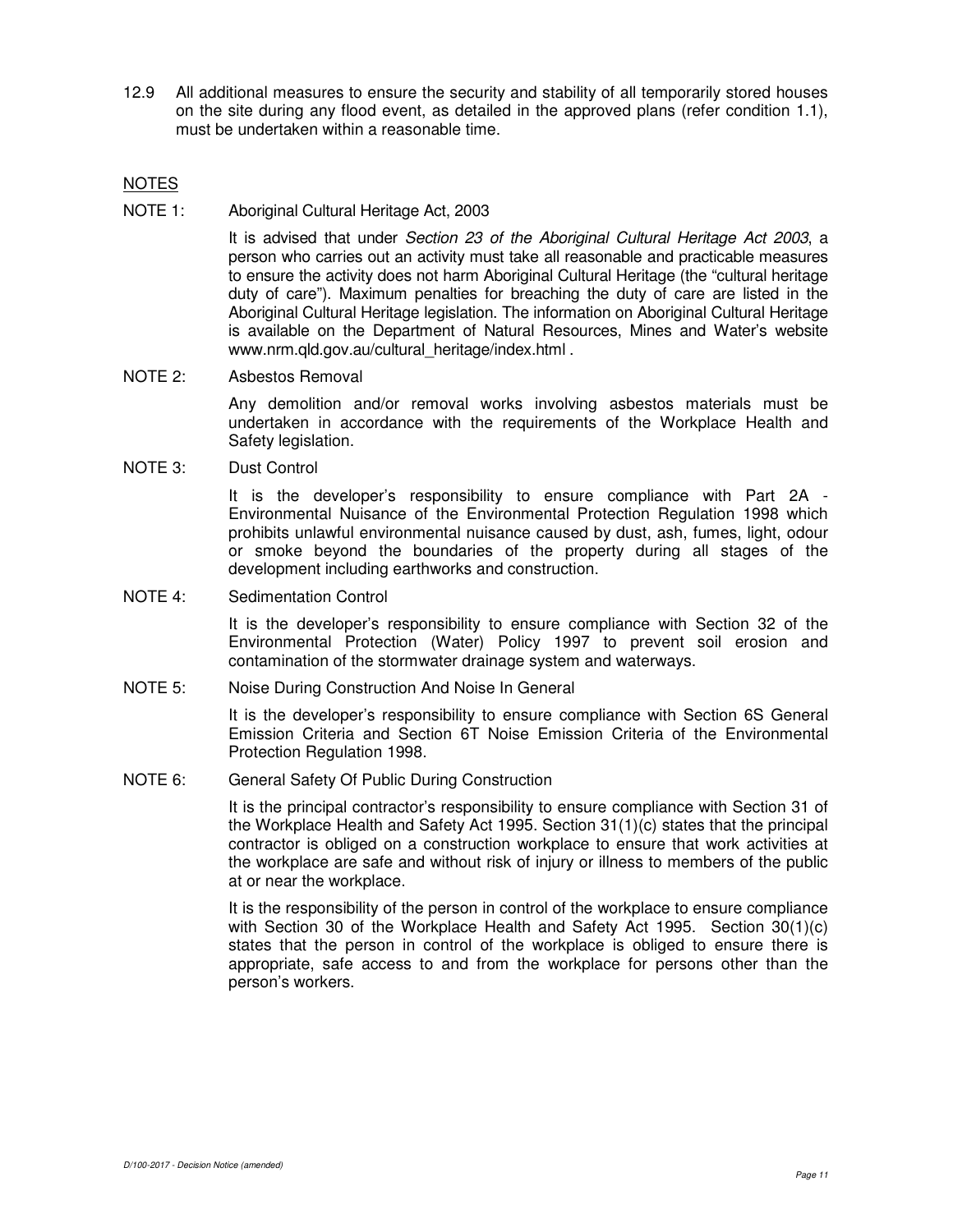

# **Attachment 2 - Appeal Rights**

PLANNING ACT 2016

The following is an extract from the Planning Act 2016 (Chapter 6)

#### **Appeal rights**

#### **229 Appeals to tribunal or P&E Court**

- (1) Schedule 1 states—
	- (a) matters that may be appealed to— (i) either a tribunal or the P&E Court; or (ii) only a tribunal; or
		- (iii) only the P&E Court; and
	- (b) the person—
		- (i) who may appeal a matter (the **appellant**); and (ii) who is a respondent in an appeal of the matter; and (iii) who is a co-respondent in an appeal of the matter; and
		- (iv) who may elect to be a co-respondent in an appeal of the matter.
- (2) An appellant may start an appeal within the appeal period.
- (3) The **appeal period** is—
	- (a) for an appeal by a building advisory agency—10 business days after a decision notice for the decision is given to the agency or
	- (b) for an appeal against a deemed refusal—at any time after the deemed refusal happens; or
	- (c) for an appeal against a decision of the Minister, under chapter 7, part 4, to register premises or to renew the registration of premises—20 business days after a notice is published under section 269(3)(a) or (4); or
	- (d) for an appeal against an infrastructure charges notice— 20 business days after the infrastructure charges notice is given to the person; or
	- (e) for an appeal about a deemed approval of a development application for which a decision notice has not been given—30 business days after the applicant gives the deemed approval notice to the assessment manager; or
	- (f) for any other appeal—20 business days after a notice of the decision for the matter, including an enforcement notice, is given to the person.
	- Note—

See the P&E Court Act for the court's power to extend the appeal period.

- (4) Each respondent and co-respondent for an appeal may be heard in the appeal.
- (5) If an appeal is only about a referral agency's response, the assessment manager may apply to the tribunal or P&E Court to withdraw from the appeal.
- (6) To remove any doubt, it is declared that an appeal against an infrastructure charges notice must not be about—
	- (a) the adopted charge itself; or
	- (b) for a decision about an offset or refund—
		- (i) the establishment cost of trunk infrastructure identified in a LGIP; or
	- (ii) the cost of infrastructure decided using the method included in the local government's charges resolution.

#### **230 Notice of appeal**

- (1) An appellant starts an appeal by lodging, with the registrar of the tribunal or P&E Court, a notice of appeal that— (a) is in the approved form; and
	- (b) succinctly states the grounds of the appeal.
- (2) The notice of appeal must be accompanied by the required fee.
- (3) The appellant or, for an appeal to a tribunal, the registrar must, within the service period, give a copy of the notice of appeal to-

(a) the respondent for the appeal; and

- (b) each co-respondent for the appeal; and
- (c) for an appeal about a development application under schedule 1, table 1, item 1—each principal submitter for the development application; and
- (d) for an appeal about a change application under schedule 1, table 1, item 2—each principal submitter for the change application; and
- (e) each person who may elect to become a co-respondent for the appeal, other than an eligible submitter who is not a principal submitter in an appeal under paragraph (c) or (d); and
- (f) for an appeal to the P&E Court—the chief executive; and
- (g) for an appeal to a tribunal under another Act—any other person who the registrar considers appropriate.
- (4) The **service period** is—
	- (a) if a submitter or advice agency started the appeal in the P&E Court-2 business days after the appeal is started; or
	- (b) otherwise—10 business days after the appeal is started.
- (5) A notice of appeal given to a person who may elect to be a co-respondent must state the effect of subsection
- (6) A person elects to be a co-respondent by filing a notice of election, in the approved form, within 10 business days after the notice of appeal is given to the person*.*

#### **231 Other appeals**

- (1) Subject to this chapter, schedule 1 and the P&E Court Act, unless the Supreme Court decides a decision or other matter under this Act is affected by jurisdictional error, the decision or matter is non-appealable.
- (2) The Judicial Review Act 1991, part 5 applies to the decision or matter to the extent it is affected by jurisdictional error.
- (3) A person who, but for subsection (1) could have made an application under the Judicial Review Act 1991 in relation to the decision or matter, may apply under part 4 of that Act for a statement of reasons in relation to the decision or matter.
- (4) In this section— **decision** includes—
	- (a) conduct engaged in for the purpose of making a decision; and
	- (b) other conduct that relates to the making of a decision; and
	- (c) the making of a decision or the failure to make a decision; and
	- (d) a purported decision; and
	- (e) a deemed refusal.

**non-appealable**, for a decision or matter, means the decision or matter—

- (a) is final and conclusive; and
- (b) may not be challenged, appealed against, reviewed, quashed, set aside or called into question in any other way under the Judicial Review Act 1991 or otherwise, whether by the Supreme Court, another court, a tribunal or another entity; and
- (c) is not subject to any declaratory, injunctive or other order of the Supreme Court, another court, a tribunal or another entity on any ground.

#### **232 Rules of the P&E Court**

- (1) A person who is appealing to the P&E Court must comply with the rules of the court that apply to the appeal.
- (2) However, the P&E Court may hear and decide an appeal even if the person has not complied with rules of the P&E Court.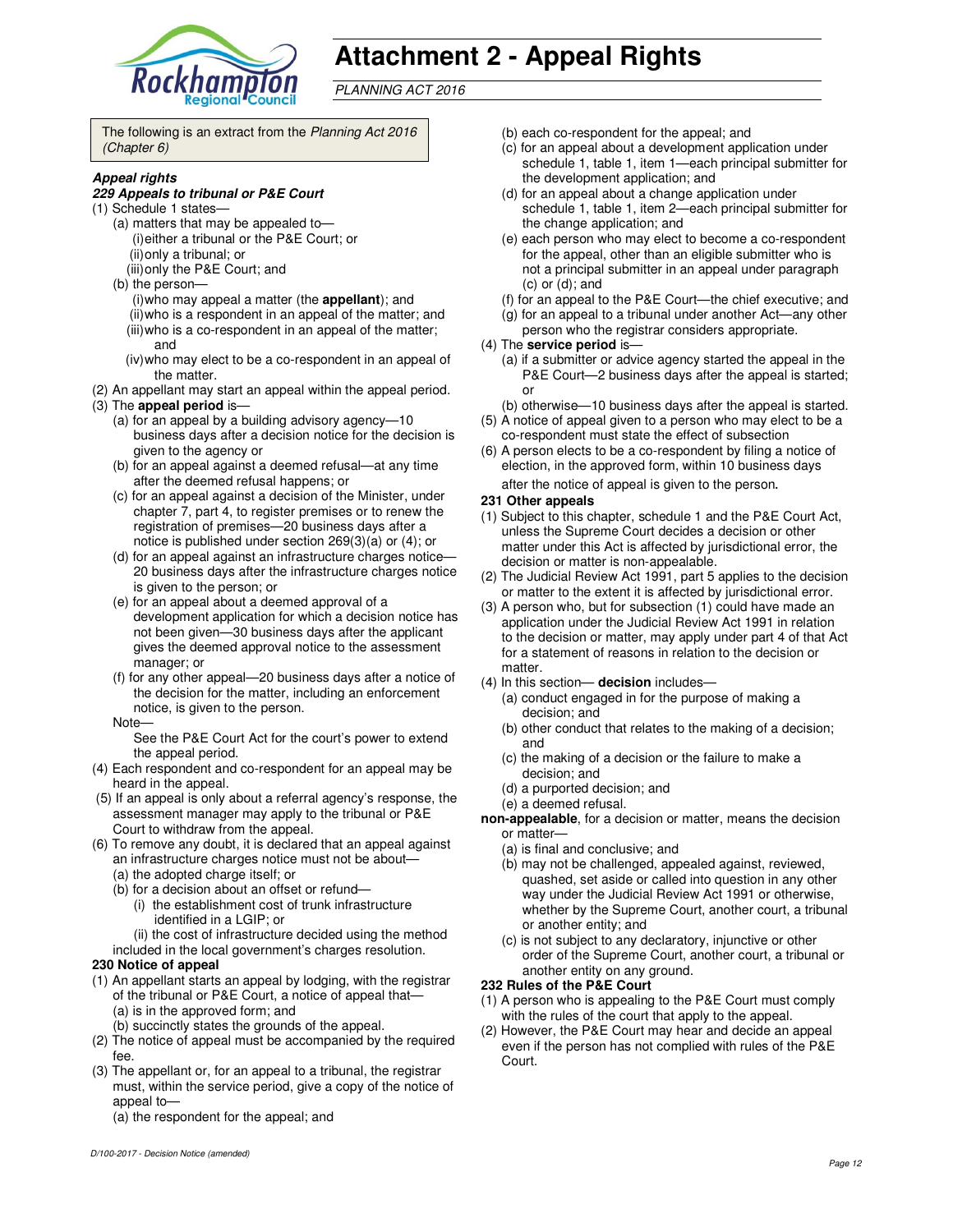

# **Appeal Rights**

PLANNING ACT 2016

# **Schedule 1**

#### **Appeals section 229 1 Appeal rights and parties to appeals**

- (1) Table 1 states the matters that may be appealed to—(a) the P&E court; or (b) a tribunal.
- (2) However, table 1 applies to a tribunal only if the matter involves—
	- (a) the refusal, or deemed refusal of a development application, for—
	- (i) a material change of use for a classified building; or
	- (ii) operational work associated with building work, a retaining wall, or a tennis court; or (b) a provision of a development approval for—
	- (i) a material change of use for a classified building; or
- (ii) operational work associated with building work, a retaining wall, or a tennis court; or
	- (c) if a development permit was applied for—the decision to give a preliminary approval for—
		- (i) a material change of use for a classified building; or
		- (ii) operational work associated with building work, a retaining wall, or a tennis court; or
	- (d) a development condition if—
		- (i) the development approval is only for a material change of use that involves the use of a building classified under the Building Code as a class 2 building; and
		- (ii) the building is, or is proposed to be, not more than 3 storeys; and
		- (iii) the proposed development is for not more than 60 sole-occupancy units; or
	- (e) a decision for, or a deemed refusal of, an extension application for a development approval that is only for a material change of use of a classified building; or
	- (f) a decision for, or a deemed refusal of, a change application for a development approval that is only for a material change of use of a classified building; or
	- (g) a matter under this Act, to the extent the matter relates to—
		- (i) the Building Act, other than a matter under that Act that may or must be decided by the Queensland Building and Construction Commission; or
		- (ii) the Plumbing and Drainage Act, part 4 or 5; or
	- (h) a decision to give an enforcement notice in relation to a matter under paragraphs (a) to (g); or
	- (i) a decision to give an infrastructure charges notice; or
	- (j) the refusal, or deemed refusal, of a conversion application; or
	- (k) a matter that, under another Act, may be appealed to the tribunal; or
	- (l) a matter prescribed by regulation.
- (3) Also, table 1 does not apply to a tribunal if the matter
- involves—
	- (a) for a matter in subsection  $(2)(a)$  to  $(d)$ 
		- (i) a development approval for which the development application required impact assessment; and
		- (ii) a development approval in relation to which the assessment manager received a properly made submission for the development application; or
	- (b) a provision of a development approval about the identification or inclusion, under a variation approval, of a matter for the development.
- (4) Table 2 states the matters that may be appealed only to the P&E Court.
- (5) Table 3 states the matters that may be appealed only to the tribunal.
- (6) In each table—
	- (a) column 1 states the appellant in the appeal; and
	- (b) column 2 states the respondent in the appeal; and
	- (c) column 3 states the co-respondent (if any) in the appeal; and
	- (d) column 4 states the co-respondents by election (if any) in the appeal.
- (7) If the chief executive receives a notice of appeal under section 230(3)(f), the chief executive may elect to be a corespondent in the appeal.

| Table 1<br>Appeals to the P&E Court and, for certain matters, to a tribunal |                                                                                                                                                                                   |                                                                                          |                                                       |  |
|-----------------------------------------------------------------------------|-----------------------------------------------------------------------------------------------------------------------------------------------------------------------------------|------------------------------------------------------------------------------------------|-------------------------------------------------------|--|
| 1. Development applications<br>An appeal may be made against-               | (a) the refusal of all or part of the development application; or<br>(b) the deemed refusal of the development application; or<br>(c) a provision of the development approval; or | (d) if a development permit was applied for—the decision to give a preliminary approval. |                                                       |  |
| Column 1<br>Appellant                                                       | Column 2<br>Respondent                                                                                                                                                            | Column 3<br>Co-respondent<br>$($ if any $)$                                              | Column 4<br>Co-respondent by election<br>(if any)     |  |
| The applicant                                                               | The assessment<br>manager                                                                                                                                                         | If the appeal is about<br>a concurrence                                                  | 1 A concurrence agency that is<br>not a co-respondent |  |

agency's referral

2 If a chosen Assessment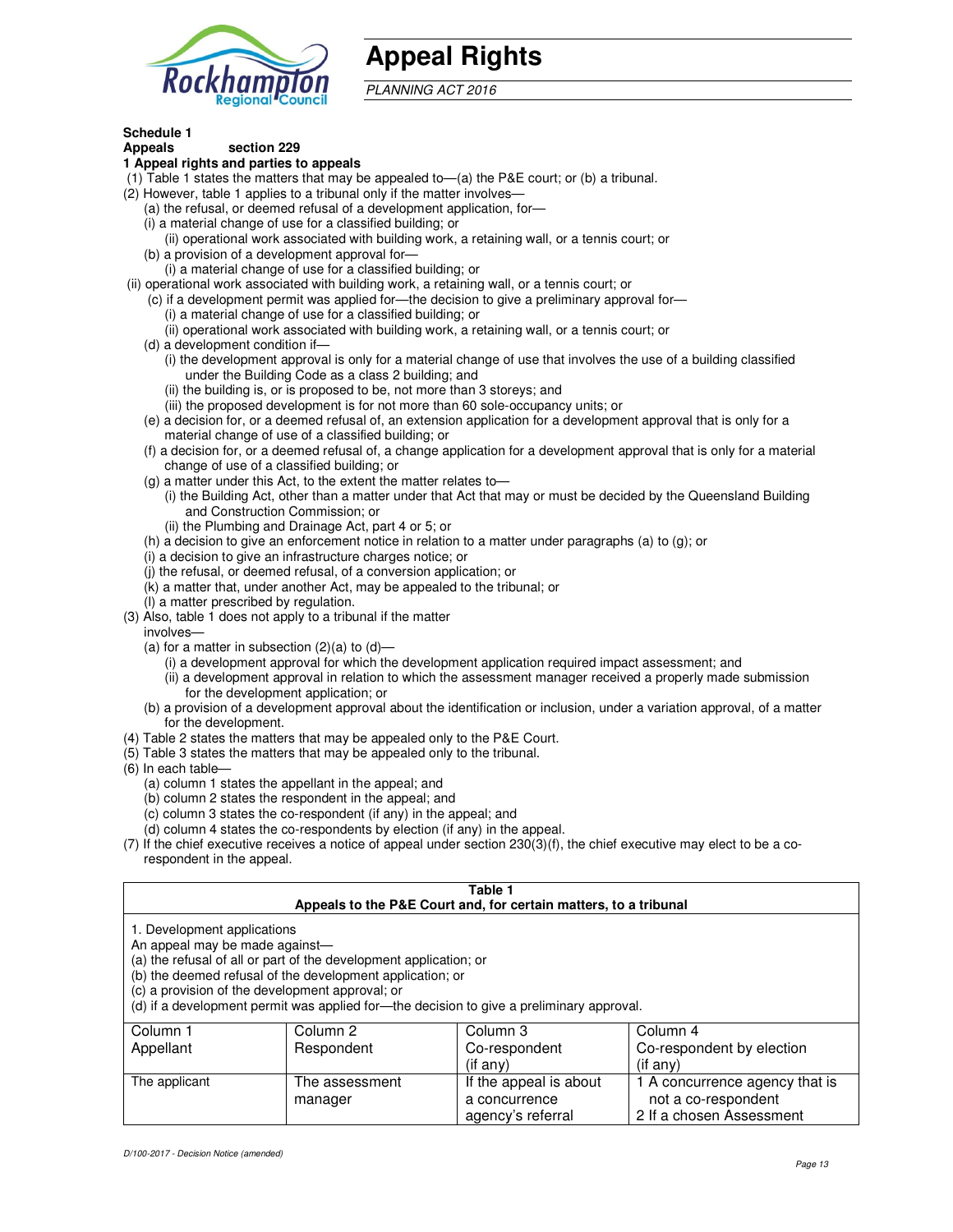| Table 1<br>Appeals to the P&E Court and, for certain matters, to a tribunal                                                                                                                                                                                                                                                                                                                                                                                                                                                                                                                                                                                                                                                                                                                                                                                                                 |                                                                                                                               |                                                                 |                                                                                                                                                                                                                                                                                                                                                 |  |
|---------------------------------------------------------------------------------------------------------------------------------------------------------------------------------------------------------------------------------------------------------------------------------------------------------------------------------------------------------------------------------------------------------------------------------------------------------------------------------------------------------------------------------------------------------------------------------------------------------------------------------------------------------------------------------------------------------------------------------------------------------------------------------------------------------------------------------------------------------------------------------------------|-------------------------------------------------------------------------------------------------------------------------------|-----------------------------------------------------------------|-------------------------------------------------------------------------------------------------------------------------------------------------------------------------------------------------------------------------------------------------------------------------------------------------------------------------------------------------|--|
|                                                                                                                                                                                                                                                                                                                                                                                                                                                                                                                                                                                                                                                                                                                                                                                                                                                                                             |                                                                                                                               | response-the<br>concurrence agency                              | manager is the respondent-<br>the prescribed assessment<br>manager<br>3 Any eligible advice agency for<br>the application<br>4 Any eligible submitter for the<br>application                                                                                                                                                                    |  |
| 2. Change applications<br>An appeal may be made against-<br>(b) a deemed refusal of a change application.                                                                                                                                                                                                                                                                                                                                                                                                                                                                                                                                                                                                                                                                                                                                                                                   |                                                                                                                               |                                                                 | (a) a responsible entity's decision for a change application, other than a decision made by the P&E court; or                                                                                                                                                                                                                                   |  |
| Column 1<br>Appellant                                                                                                                                                                                                                                                                                                                                                                                                                                                                                                                                                                                                                                                                                                                                                                                                                                                                       | Column <sub>2</sub><br>Respondent                                                                                             | Column 3<br>Co-respondent<br>(if any)                           | Column 4<br>Co-respondent by election<br>(if any)                                                                                                                                                                                                                                                                                               |  |
| 1 The applicant<br>2 If the responsible<br>entity is the<br>assessment<br>manager-an<br>affected entity that<br>gave a pre-request<br>notice or response<br>notice                                                                                                                                                                                                                                                                                                                                                                                                                                                                                                                                                                                                                                                                                                                          | The responsible<br>entity                                                                                                     | If an affected entity<br>starts the appeal-the<br>applicant     | 1 A concurrence agency for the<br>development application<br>2 If a chosen assessment<br>manager is the respondent-<br>the prescribed assessment<br>manager<br>3 A private certifier for the<br>development application<br>4 Any eligible advice agency for<br>the change application<br>5 Any eligible submitter for the<br>change application |  |
| 3. Extension applications<br>An appeal may be made against-                                                                                                                                                                                                                                                                                                                                                                                                                                                                                                                                                                                                                                                                                                                                                                                                                                 | (a) the assessment manager's decision about an extension application; or<br>(b) a deemed refusal of an extension application. |                                                                 |                                                                                                                                                                                                                                                                                                                                                 |  |
| Column 1<br>Appellant                                                                                                                                                                                                                                                                                                                                                                                                                                                                                                                                                                                                                                                                                                                                                                                                                                                                       | Column <sub>2</sub><br>Respondent                                                                                             | Column 3<br>Co-respondent<br>(if any)                           | Column 4<br>Co-respondent by election<br>$($ if any $)$                                                                                                                                                                                                                                                                                         |  |
| 1 The applicant<br>1<br>2<br>For a matter other<br>than a deemed<br>refusal of an<br>extension<br>application $-$ a<br>concurrence<br>agency, other than<br>the chief executive,<br>for the application                                                                                                                                                                                                                                                                                                                                                                                                                                                                                                                                                                                                                                                                                     | The assessment<br>manager                                                                                                     | If a concurrence<br>agency starts the<br>appeal - the applicant | If a chosen assessment<br>manager is the respondent - the<br>prescribed assessment manager                                                                                                                                                                                                                                                      |  |
| 4. Infrastructure charges notices<br>An appeal may be made against an infrastructure charges notice on 1 or more of the following grounds<br>a) The notice involved an error relating to $-$<br>(i) The application of the relevant adopted charge; or<br>Examples of errors in applying an adopted charge -<br>The incorrect application of gross floor area for a non-residential development<br>Applying an incorrect 'use category', under a regulation, to the development<br>The working out of extra demands, for section 120; or<br>(i)<br>An offset or refund; or<br>(ii)<br>b) The was no decision about an offset or refund; or<br>c) If the infrastructure charges notice states a refund will be given - the timing for giving the refund; or<br>d) The amount of the charge is so unreasonable that no reasonable relevant local government could have<br>imposed the amount. |                                                                                                                               |                                                                 |                                                                                                                                                                                                                                                                                                                                                 |  |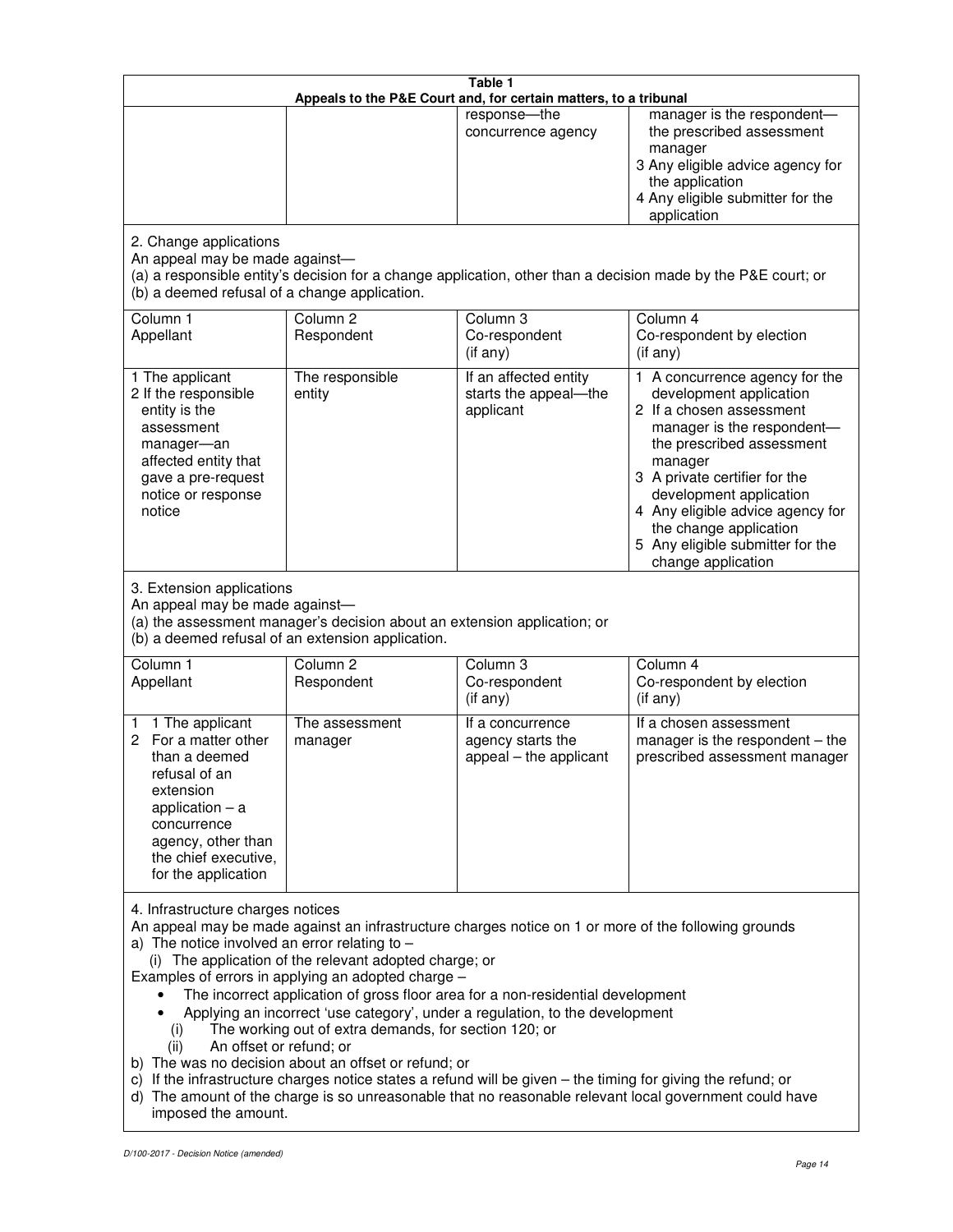|                                                                                                                 |                                                                                                                                                       | Table 1<br>Appeals to the P&E Court and, for certain matters, to a tribunal       |                                                                                                                                                                                                                     |
|-----------------------------------------------------------------------------------------------------------------|-------------------------------------------------------------------------------------------------------------------------------------------------------|-----------------------------------------------------------------------------------|---------------------------------------------------------------------------------------------------------------------------------------------------------------------------------------------------------------------|
| Column <sub>1</sub><br>Appellant                                                                                | Column <sub>2</sub><br>Respondent                                                                                                                     | Column 3<br>Co-respondent<br>(if any)                                             | Column 4<br>Co-respondent by election<br>(if any)                                                                                                                                                                   |
| The person given the<br>Infrastructure charges<br>notice                                                        | The local government<br>that gave the<br>infrastructure charges<br>notice                                                                             | $\blacksquare$                                                                    |                                                                                                                                                                                                                     |
| 5. Conversion applications<br>An appeal may be made against-<br>(a) the refusal of a conversion application; or | (b) a deemed refusal of a conversion application.                                                                                                     |                                                                                   |                                                                                                                                                                                                                     |
| Column 1<br>Appellant                                                                                           | Column <sub>2</sub><br>Respondent                                                                                                                     | Column 3<br>Co-respondent<br>(if any)                                             | Column 4<br>Co-respondent by election<br>(if any)                                                                                                                                                                   |
| The applicant                                                                                                   | The local government<br>to which the conversion<br>application was made                                                                               | $\blacksquare$                                                                    | L,                                                                                                                                                                                                                  |
| 6. Enforcement notices                                                                                          | An appeal may be made against the decision to give an enforcement notice.                                                                             |                                                                                   |                                                                                                                                                                                                                     |
| Column 1<br>Appellant                                                                                           | Column 2<br>Respondent                                                                                                                                | Column 3<br>Co-respondent<br>(if any)                                             | Column 4<br>Co-respondent by election<br>(if any)                                                                                                                                                                   |
| The person given the<br>enforcement notice                                                                      | The enforcement<br>authority                                                                                                                          |                                                                                   | If the enforcement authority is<br>not the local government for<br>the premises in relation to which<br>the offence is alleged to have<br>happened-the local<br>government                                          |
|                                                                                                                 |                                                                                                                                                       | Table 2                                                                           |                                                                                                                                                                                                                     |
| 1. Appeals from tribunal<br>section 252, on the ground of-<br>(b) jurisdictional error.                         | An appeal may be made against a decision of a tribunal, other than a decision under<br>(a) an error or mistake in law on the part of the tribunal; or | Appeals to the P&E Court only                                                     |                                                                                                                                                                                                                     |
| Column 1<br>Appellant                                                                                           | Column <sub>2</sub><br>Respondent                                                                                                                     | Column 3<br>Co-respondent<br>(if any)                                             | Column 4<br>Co-respondent by election<br>(if any)                                                                                                                                                                   |
| A party to the<br>proceedings for the<br>decision                                                               | The other party to the<br>proceedings for the<br>decision                                                                                             |                                                                                   |                                                                                                                                                                                                                     |
| 2. Eligible submitter appeals<br>or<br>(b) a variation request.                                                 | application, to the extent that the decision relates to-                                                                                              |                                                                                   | An appeal may be made against the decision to give a development approval, or an approval for a change<br>(a) any part of the development application for the development approval that required impact assessment; |
| Column 1<br>Appellant                                                                                           | Column <sub>2</sub><br>Respondent                                                                                                                     | Column 3<br>Co-respondent<br>(if any)                                             | Column 4<br>Co-respondent by election<br>(if any)                                                                                                                                                                   |
| 1 For a development<br>application-an<br>eligible submitter for<br>the development                              | 1 For a development<br>application-the<br>assessment<br>manager                                                                                       | 1 The applicant<br>2 If the appeal is about<br>a concurrence<br>agency's referral | Another eligible<br>submitter for the<br>application                                                                                                                                                                |

D/100-2017 - Decision Notice (amended)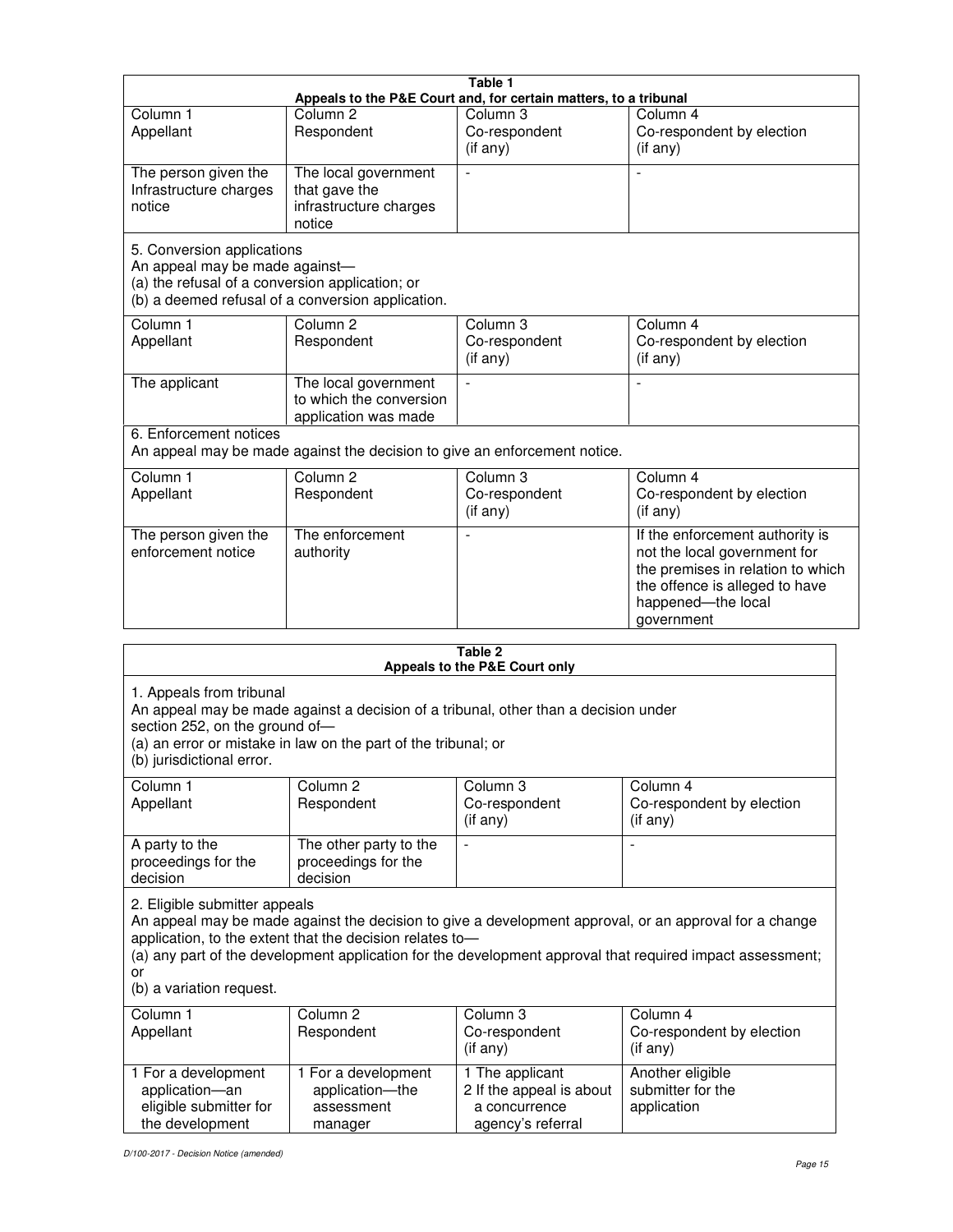| Table 2<br>Appeals to the P&E Court only                                                                                                                                                                                                                                                      |                                                                                                                                                                                                                                                                                                                                                                                        |                                                                                                                         |                                                                                        |  |  |
|-----------------------------------------------------------------------------------------------------------------------------------------------------------------------------------------------------------------------------------------------------------------------------------------------|----------------------------------------------------------------------------------------------------------------------------------------------------------------------------------------------------------------------------------------------------------------------------------------------------------------------------------------------------------------------------------------|-------------------------------------------------------------------------------------------------------------------------|----------------------------------------------------------------------------------------|--|--|
| application<br>2 For a change<br>application-an<br>eligible submitter for<br>the change<br>application                                                                                                                                                                                        | 2 For a change<br>application-the<br>responsible entity                                                                                                                                                                                                                                                                                                                                | response-the<br>concurrence agency                                                                                      |                                                                                        |  |  |
| (b) a variation request.                                                                                                                                                                                                                                                                      | 3. Eligible submitter and eligible advice agency appeals<br>An appeal may be made against a provision of a development approval, or failure to<br>include a provision in the development approval, to the extent the matter relates to-<br>(a) any part of the development application or the change application, for the development approval, that<br>required impact assessment; or |                                                                                                                         |                                                                                        |  |  |
| Column 1<br>Appellant                                                                                                                                                                                                                                                                         | Column <sub>2</sub><br>Respondent                                                                                                                                                                                                                                                                                                                                                      | Column 3<br>Co-respondent<br>(if any)                                                                                   | Column 4<br>Co-respondent by election<br>(if any)                                      |  |  |
| 1 For a development<br>application-an<br>eligible submitter for<br>the development<br>application<br>2 For a change<br>application-an<br>eligible submitter for<br>the change<br>application<br>3 An eligible advice<br>agency for the<br>development<br>application or change<br>application | 1 For a development<br>application-the<br>assessment<br>manager<br>2 For a change<br>application-the<br>responsible entity                                                                                                                                                                                                                                                             | 1 The applicant<br>2 If the appeal is about<br>a concurrence<br>agency's referral<br>response-the<br>concurrence agency | Another eligible submitter for<br>the application                                      |  |  |
| 4. Compensation claims<br>An appeal may be made against-                                                                                                                                                                                                                                      | (a) a decision under section 32 about a compensation claim; or<br>(b) a decision under section 265 about a claim for compensation; or<br>(c) a deemed refusal of a claim under paragraph (a) or (b).                                                                                                                                                                                   |                                                                                                                         |                                                                                        |  |  |
| Column <sub>1</sub><br>Appellant                                                                                                                                                                                                                                                              | Column <sub>2</sub><br>Respondent                                                                                                                                                                                                                                                                                                                                                      | Column 3<br>Co-respondent<br>(if any)                                                                                   | Column 4<br>Co-respondent by election<br>(if any)                                      |  |  |
| A person dissatisfied<br>with the decision                                                                                                                                                                                                                                                    | The local<br>government to which<br>the claim was made                                                                                                                                                                                                                                                                                                                                 |                                                                                                                         | $\blacksquare$                                                                         |  |  |
| 5. Registered premises<br>An appeal may be made against a decision of the Minister under chapter 7, part 4.                                                                                                                                                                                   |                                                                                                                                                                                                                                                                                                                                                                                        |                                                                                                                         |                                                                                        |  |  |
| Column 1<br>Appellant                                                                                                                                                                                                                                                                         | Column <sub>2</sub><br>Respondent                                                                                                                                                                                                                                                                                                                                                      | Column 3<br>Co-respondent<br>(if any)                                                                                   | Column 4<br>Co-respondent by election<br>(if any)                                      |  |  |
| 1 A person given a<br>decision notice about<br>the decision<br>2 If the decision is to<br>register premises or<br>renew the<br>registration of<br>premises-an owner<br>or occupier of<br>premises in the                                                                                      | <b>The Minister</b>                                                                                                                                                                                                                                                                                                                                                                    | $\blacksquare$                                                                                                          | If an owner or occupier starts<br>the appeal – the owner of the<br>registered premises |  |  |